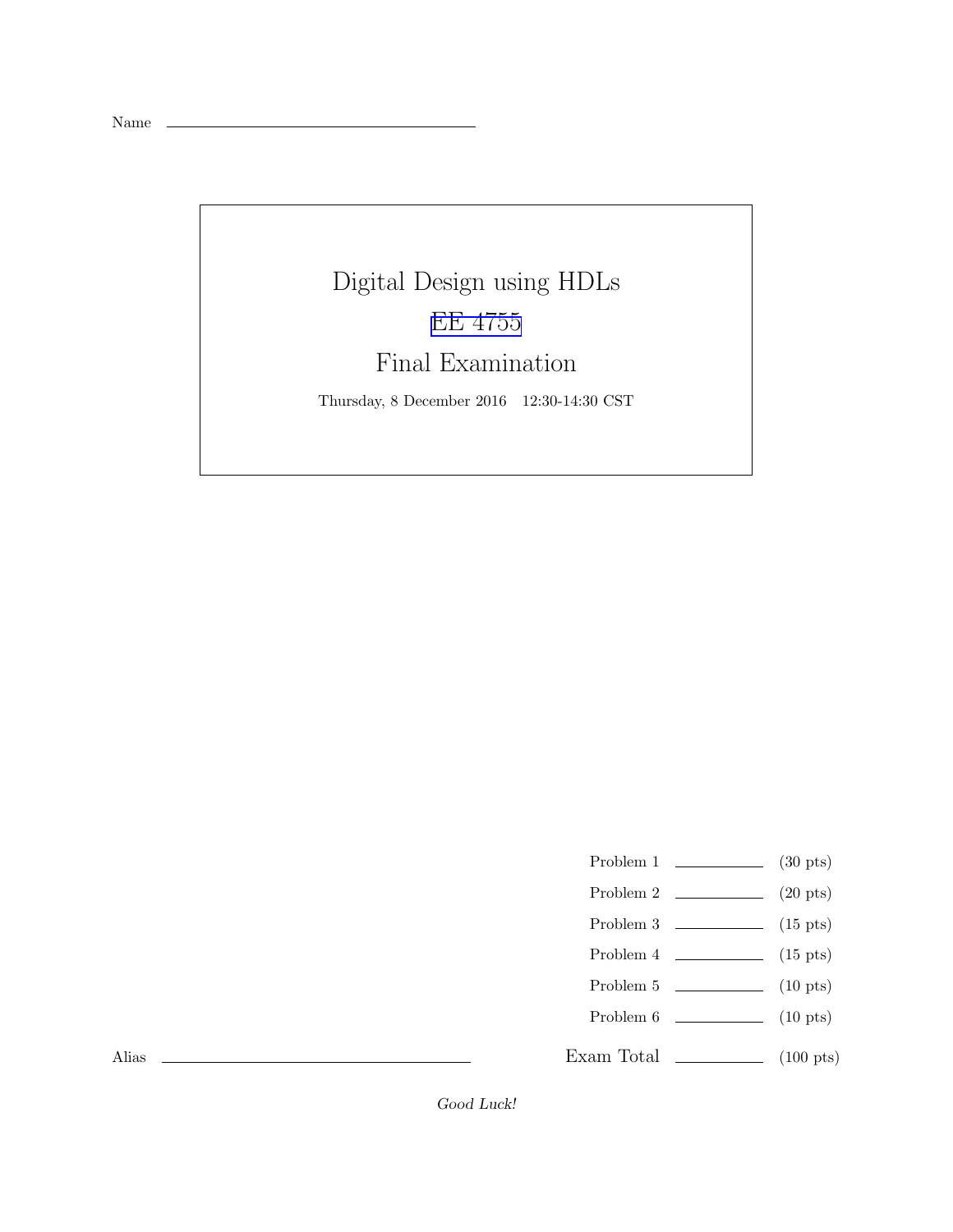Problem 1: [30 pts] The diagram and Verilog code below show incomplete versions of module prob1\_seq. This module is to operate something like mag\_seq from Homework 6. When start is 1 at a positive clock edge the module will set ready to 0 and start computing  $v0*v0 + v0*v1 + v1*v1$ , where v0 and v1 are each IEEE 754 FP single values. The module will set ready to 1 at the first positive edge after the result is ready.

Complete the Verilog code so that the module works as indicated and is consistent with the diagram. It is okay to change declarations from, say, logic to uwire. But the synthesized hardware cannot change what is already on the diagram, for example, don't remove a register such as ac0 and don't insert any new registers in existing wires, such as those between the multiplier inputs and the multiplexors.



Don't modify this diagram, write Verilog code.

Don't modify this diagram, write Verilog code.

```
module prob1_seq( output uwire [31:0] result, output uwire ready,
                  input uwire [31:0] v0, v1, input uwire start, clk);
  uwire [7:0] mul_s, add_s;
  uwire [31:0] mul_a, mul_b; uwire [31:0] add_a, add_b; uwire [31:0] prod, sum;
  logic [31:0] ac0, ac1; logic [2:0] step;
  localparam int last_step = 1;
  always_ff @( posedge clk )
    if ( start ) step \leq 0; else if ( step \leq last_step ) step \leq step + 1;
  CW\_fp\_mult m1( .a( mul_a ), .b( mul_b ), .rnd(3' d0), .z( prod ), .status(mul_s));
  CW\_fp\_add a1( .a( add\_a), .b(add\_b), .rnd(3'd0), .z(sum), .status(add\_s));
   assign ready = step == last_step; /// THIS MUST BE CHANGED.
   /// USE NEXT PAGE FOR SOLUTION!
```
endmodule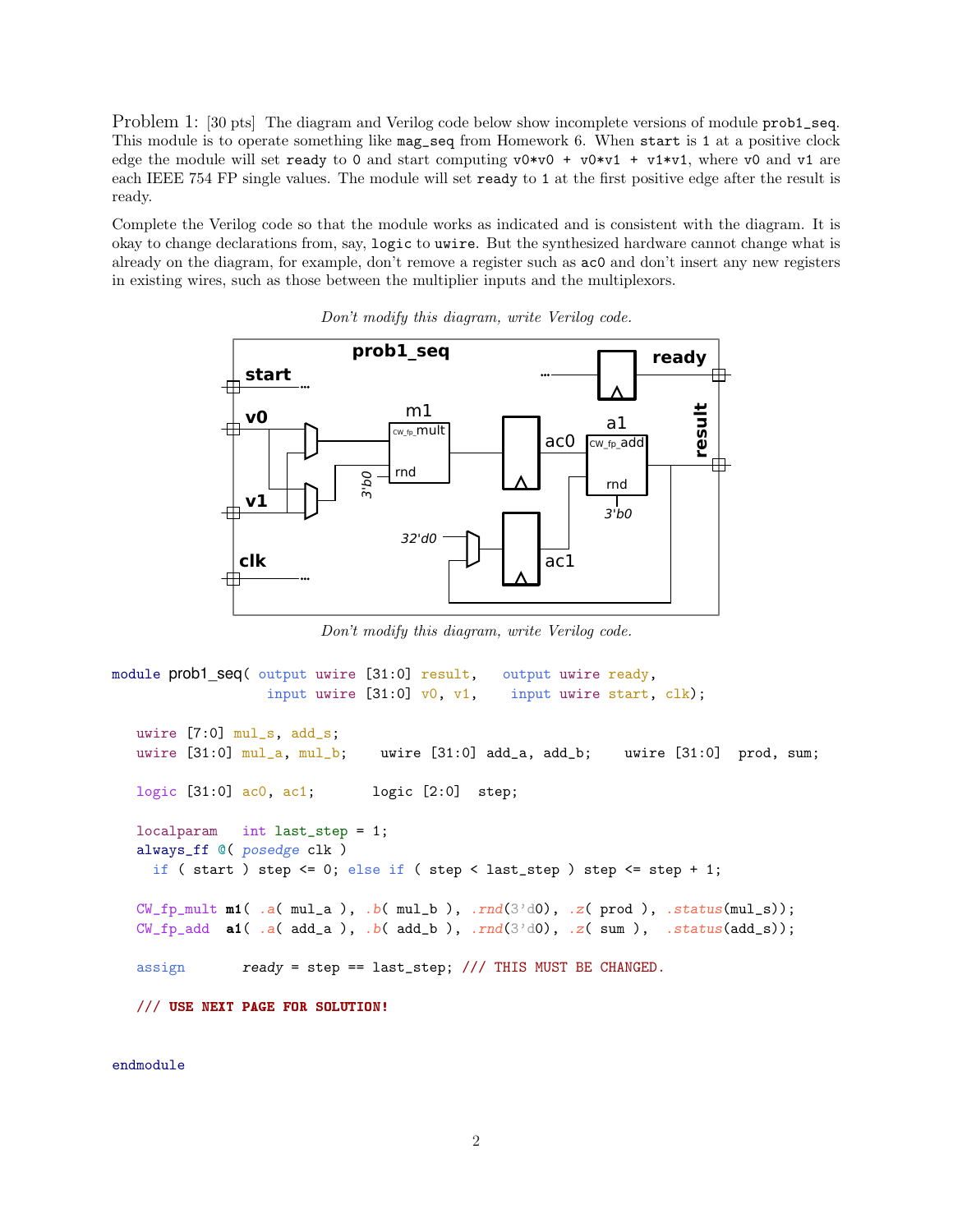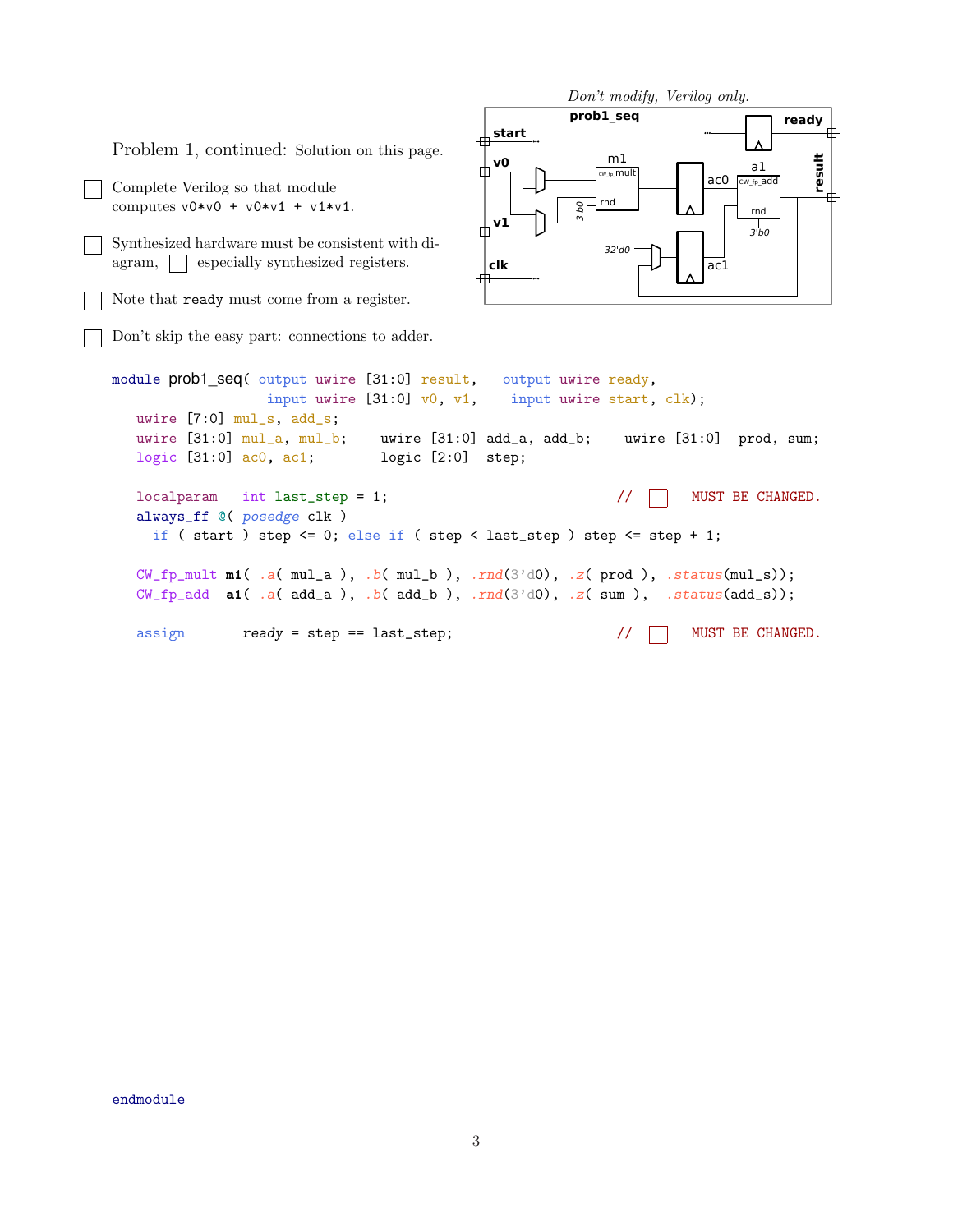Problem 2: [20 pts] Analyze the timing of the two similar modules on the next page using the timing model used in class, as requested in the subproblems. Assume that all adders are synthesized as a ripple connection of binary full adders and that the comparison units are also based on ripple hardware.

(a) Before analyzing the modules, show the delay of each of the components listed below using the simple model given in class. For this part assume that all inputs are available at  $t = 0$ .

Delay for BFA is:

Explain or show diagram.

Delay for a w-bit adder is:  $\overline{1}$ 

Explain or show diagram.

Delay for a  $w$ -bit  $\lt$  (less than) comparison unit is:

Explain or show diagram.

Delay for a  $w$ -bit, *n*-input multiplexor is:

Explain or show diagram.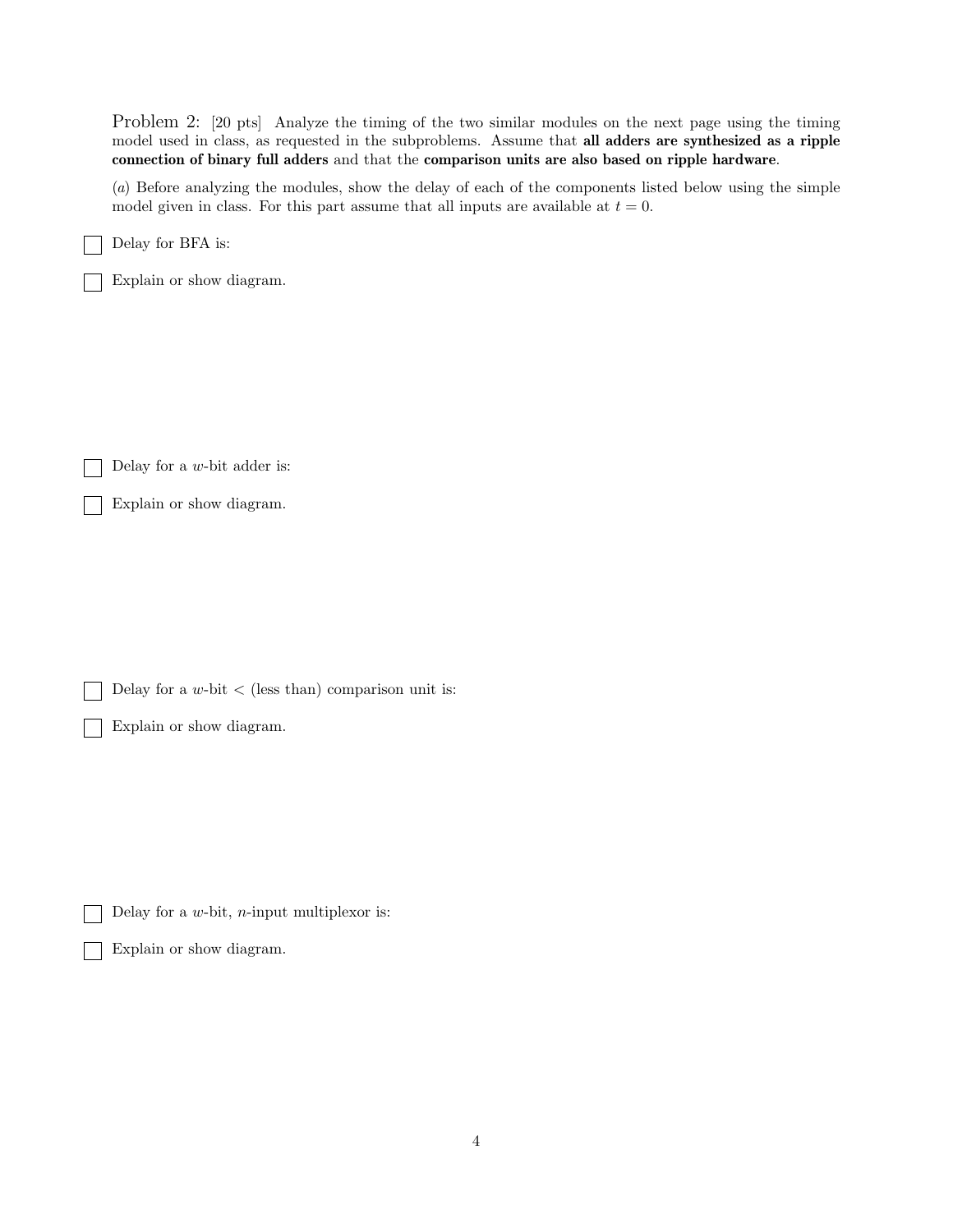Problem 2, continued:

(b) Find the length of critical path in the two modules below using the timings above. Where applicable make the reasonable assumption that a ripple adder can start when its lower bits arrive, not when all bits of its input are stable.



Length of critical path for greedy fit in terms of  $w$ .  $\Box$  Show work for partial credit.  $\overline{1}$ 

Length of critical path for  $fcs_f$  it in terms of w.  $\Box$  Show work for partial credit.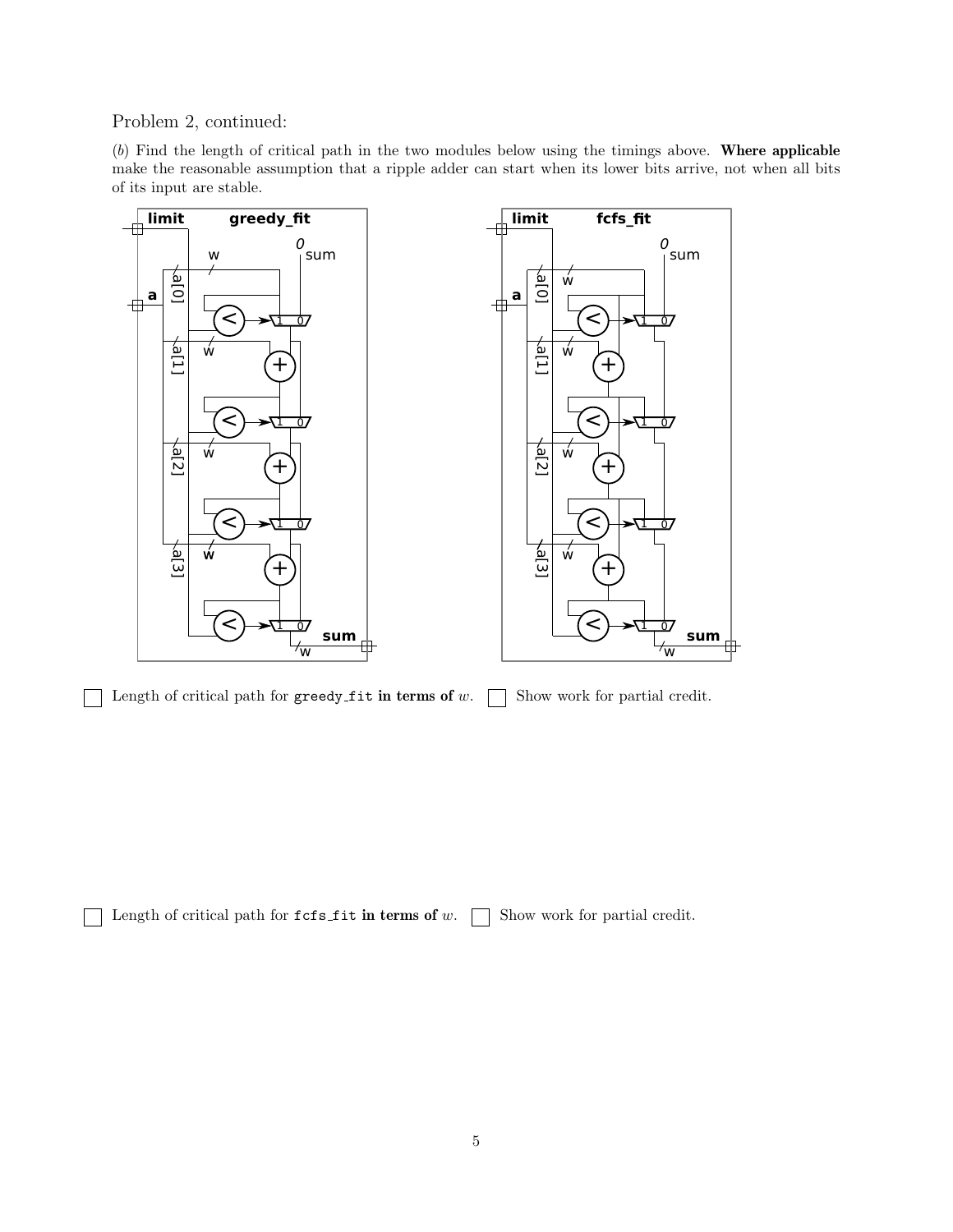

end

end

endmodule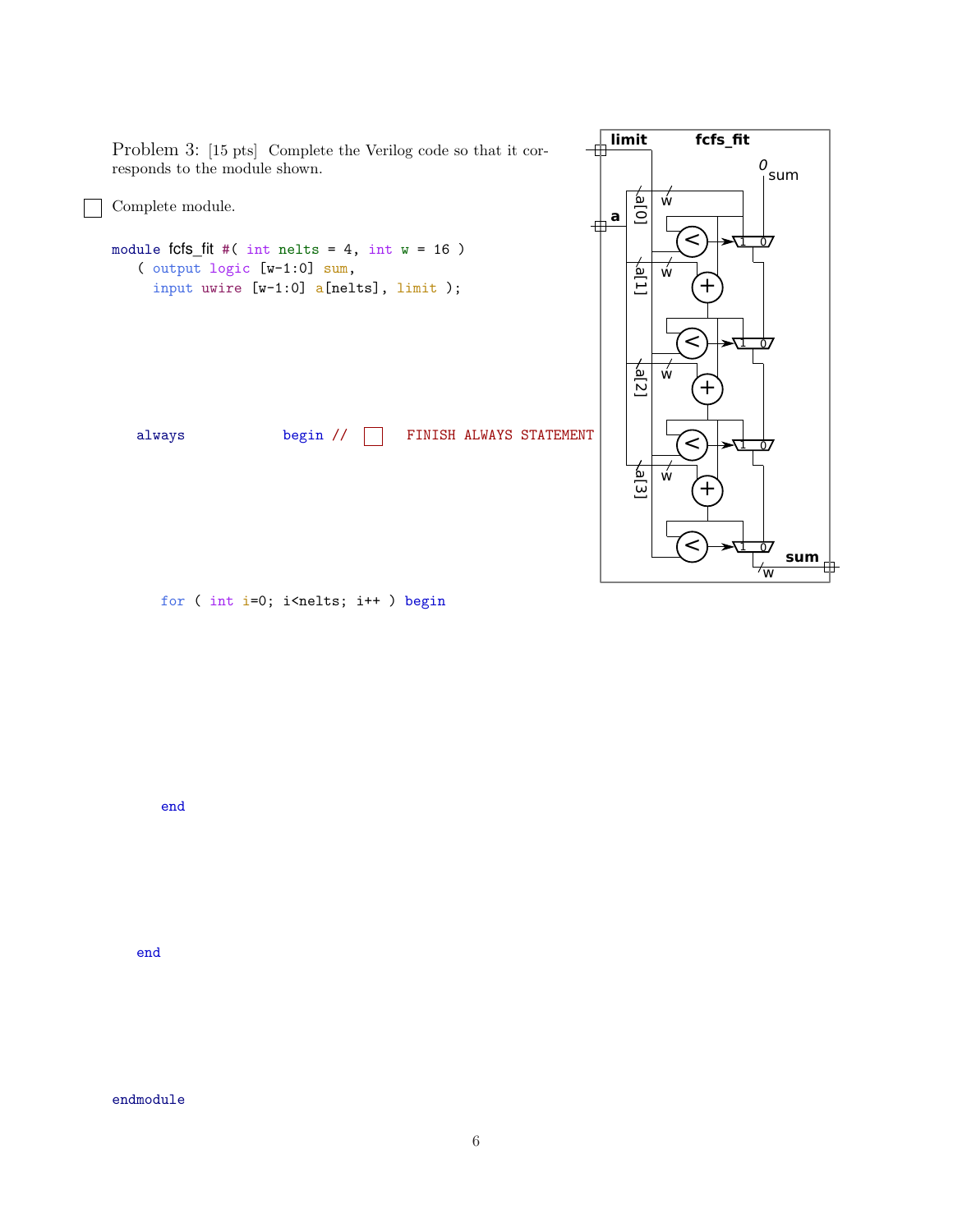Problem 4: [15 pts] Appearing to the right is  $fcfs_cfit$ , a version of the fcfs\_fit module in which the a input has been changed to a parameter, meaning that a is an elaboration-time constant. Compute the cost of this module using the simple model used in class and accounting for optimization based on the constant values. As in an earlier problem, adders and comparision units are ripple-style.

Cost of the a[0] comparison unit.

Explain.

Cost of the a[1] adder.

Explain.

Cost of the  $a[0]$  multiplexor.

Explain.

Cost of the a[2] multiplexor.

Explain.

Total cost.

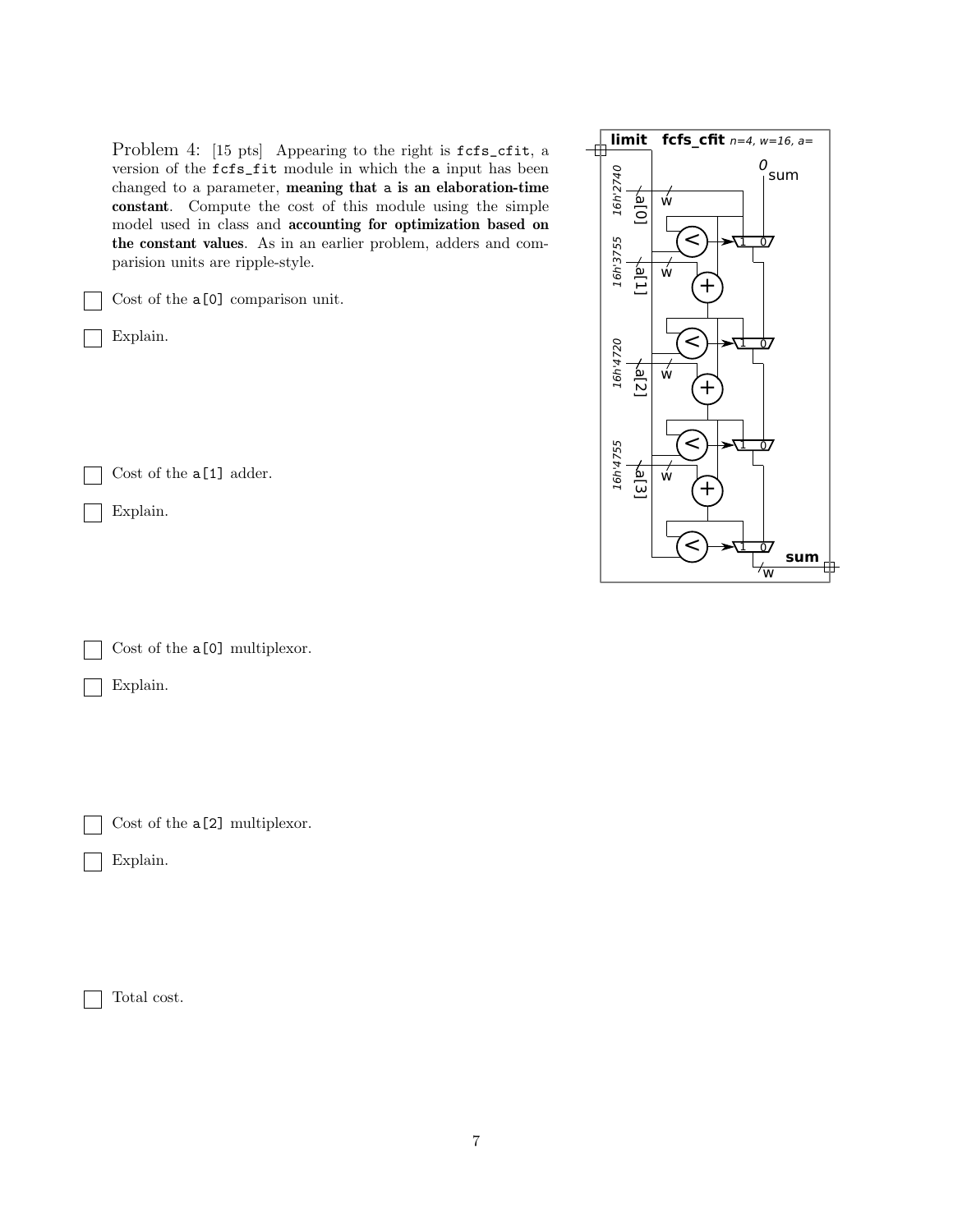Problem 5: [10 pts] Answer each question below.

(a) A time slot in the Verilog event queue contains many regions, among them active, inactive, and NBA. Explain how an event gets put in each region. (You can use the next subproblem for examples.)

An event is put into the active region when:

An event is put into the inactive region when:

An event is put into the NBA region when:

(b) In the code fragment below show the order in which the statements are executed after the posedge clk. Identify a statement by the value that is assigned. The first two statements executed are a and b, that's shown. (Since a is a nonblocking assignment, the execution of a only means that a+1 was computed, it doesn't mean that a was changed.) Complete the "Order of statements" list.

```
module regions;
   always_ff @( posedge clk ) begin
        a \leq a + 1;
        b = b + 1;end
   always_comb s = a + b;
   always_comb ax = a + 2;
   always_comb ay = ax + 5;
   always_comb by = bx + 4;
   always_comb bx = b + 3;
endmodule
```
Order of statements: a, b,